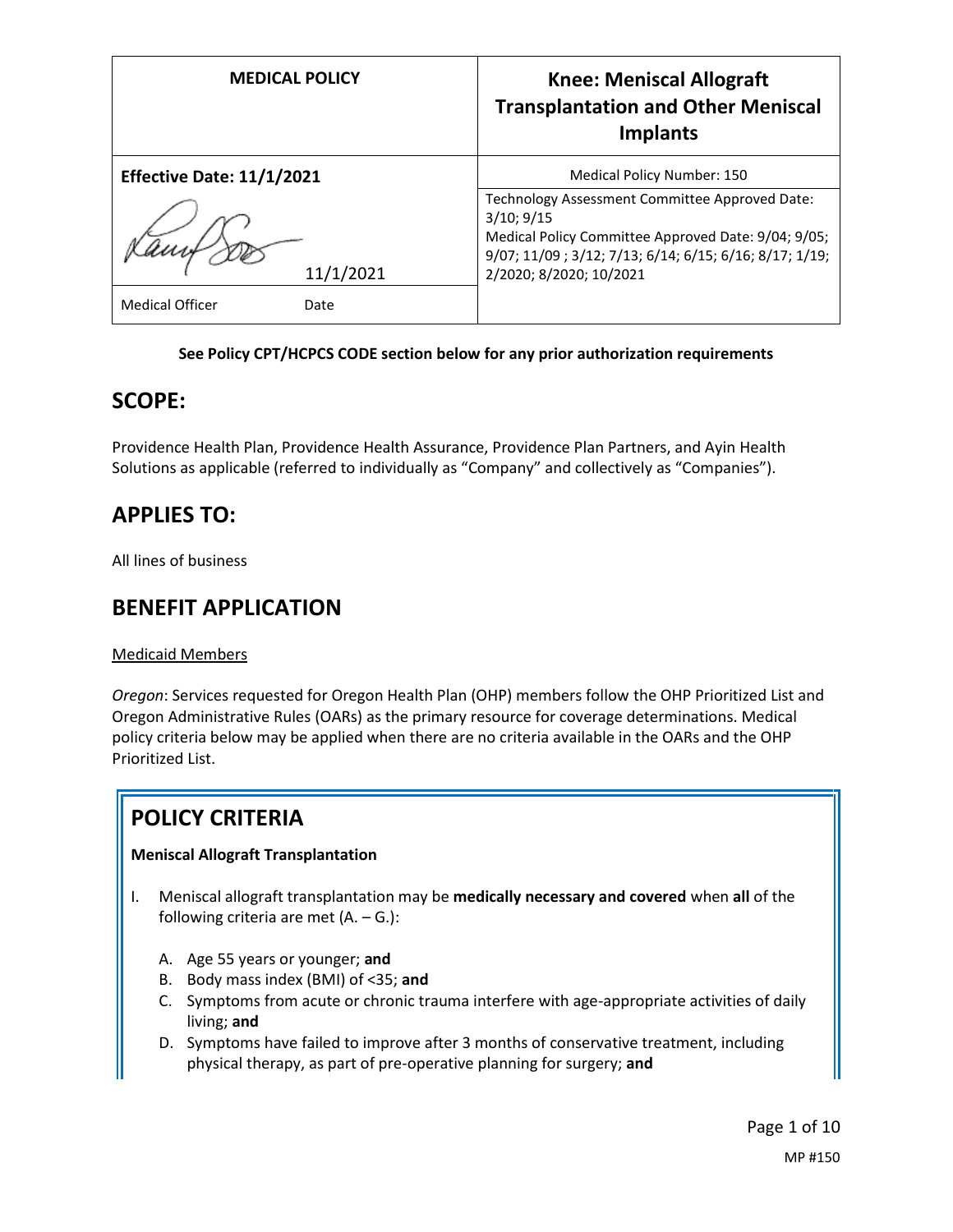- E. The meniscus is shown by imaging (e.g., MRI or arthroscopy) to be absent or near absent; **and**
- F. Documented minimal to absent degenerative changes in surrounding articular cartilage (Outerbridge Grade 2 or less AND radiographic evidence of normal joint spacing; please see [Policy Guidelines](#page-1-0) section for Outerbridge scale information); **and**
- G. Stable and aligned knee with intact meniscus and functional ligaments (intact or reconstructed).

**Note**: Corrective procedures (e.g. ligament or tendon repair, osteotomy for realignment) may be performed concurrently or sequentially.

II. Meniscal allograft transplantation is considered **investigational and not covered** when criterion I. above is not met.

## **Other Meniscal Implants**

- III. Use of collagen meniscal implants (e.g., CMI or CMI XL) are **considered not medically necessary and not covered.**
- IV. Use of meniscal implants that incorporate other materials (e.g., polyurethane) are **considered investigational and not covered.**

Link t[o Policy Summary](#page-6-0)

# <span id="page-1-0"></span>**POLICY GUIDELINES**

#### Outerbridge Scale to Determine Severity of Cartilage Defects of the Knee

This scale was originally created to classify the macroscopic changes of chondromalacia of the patella.<sup>1</sup> Later, the scale was slightly modified to allow for grading of all cartilage lesions.<sup>2</sup>

Grade 1: Softening and swelling of the cartilage.

Grade 2: Fragmentation and fissuring in an area half an inch or less in diameter.

Grade 3: Fragmentation and fissuring in an area more than half an inch in diameter.

Grade 4: Erosion of cartilage down to the bone.

# **CPT/HCPCS CODES**

| <b>All Lines of Business</b>    |                                                                                                                          |
|---------------------------------|--------------------------------------------------------------------------------------------------------------------------|
| No Prior Authorization Required |                                                                                                                          |
| 29868                           | Arthroscopy, knee, surgical; meniscal transplantation (includes arthrotomy for meniscal<br>insertion), medial or lateral |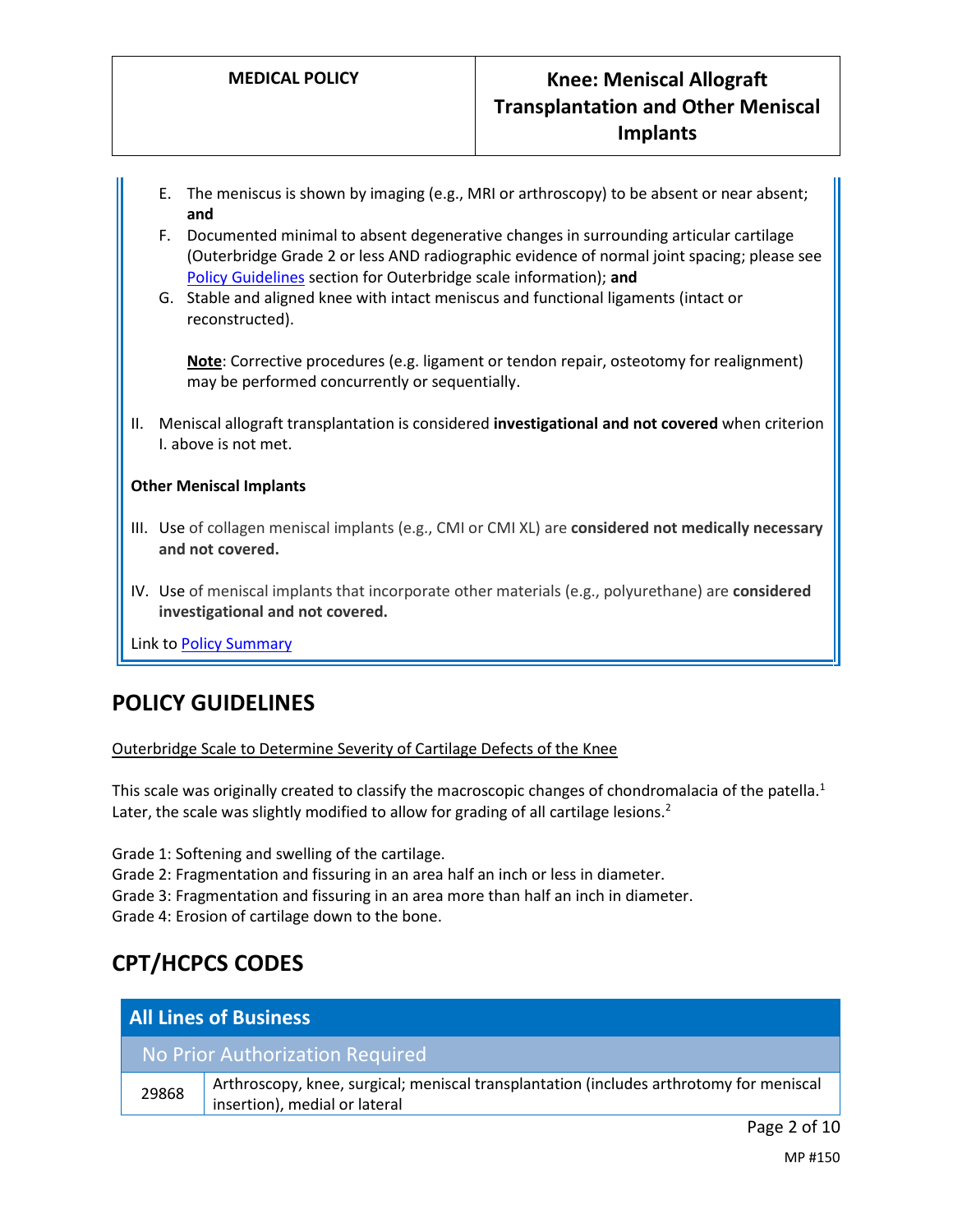| <b>Not Covered</b>                                                                            |                                                                                                              |
|-----------------------------------------------------------------------------------------------|--------------------------------------------------------------------------------------------------------------|
| G0428                                                                                         | Collagen meniscus implant procedure for filling meniscal defects (e.g., cmi, collagen<br>scaffold, menaflex) |
| <b>Unlisted Codes</b>                                                                         |                                                                                                              |
| All unlisted codes will be reviewed for medical necessity, correct coding, and pricing at the |                                                                                                              |
| claim level. If an unlisted code is billed related to services addressed in this policy then  |                                                                                                              |
| prior-authorization is required.                                                              |                                                                                                              |
| 27599                                                                                         | Unlisted procedure, femur or knee                                                                            |
| 29999                                                                                         | Unlisted procedure, arthroscopy                                                                              |

# **DESCRIPTION**

## Meniscal Allograft Transplantation (MAT)

The meniscus (or menisci) refers to the lateral and medial crescent shaped fibrocartilage located between the tibia and femur, which provide structural integrity and shock-absorption to the knee. The meniscus aids in the stability and to some degree, alignment of the knee.

Meniscal allograft transplantation (MAT) is a surgical technique that involves grafting a donor meniscus into the knee of a recipient to aid in restoring knee function in individuals with destroyed or absent menisci. Allograft tissue from a cadaver is matched by size to the recipient, inserted into the knee joint and anchored to supporting structures by hardware, soft tissue or bony tissue fixation. The procedure may be performed using an arthroscopic approach or an open procedure.

## Collagen Meniscus Implants (CMIs)

Collagen meniscus implants (CMIs) have been proposed as an alternative treatment to MAT for individuals with a damaged knee meniscus. For example, CMI (previously known as Menaflex™) is an implant derived from bovine collagen used to treat acute or chronic advanced meniscal loss or damage with the intent of relieving symptoms and preventing joint degeneration.<sup>3</sup> The goal of the CMI scaffold is to support ingrowth and regeneration of new meniscal tissue and is designed to be reabsorbed in 12–18 months.<sup>4</sup>

## Polyurethane Scaffolds

Polyurethane scaffold implantation, also purported as an alternative to MAT, is designed to provide mechanical support to the knee joint and slowly degrade as the scaffold is replaced by regenerated tissue.<sup>5</sup>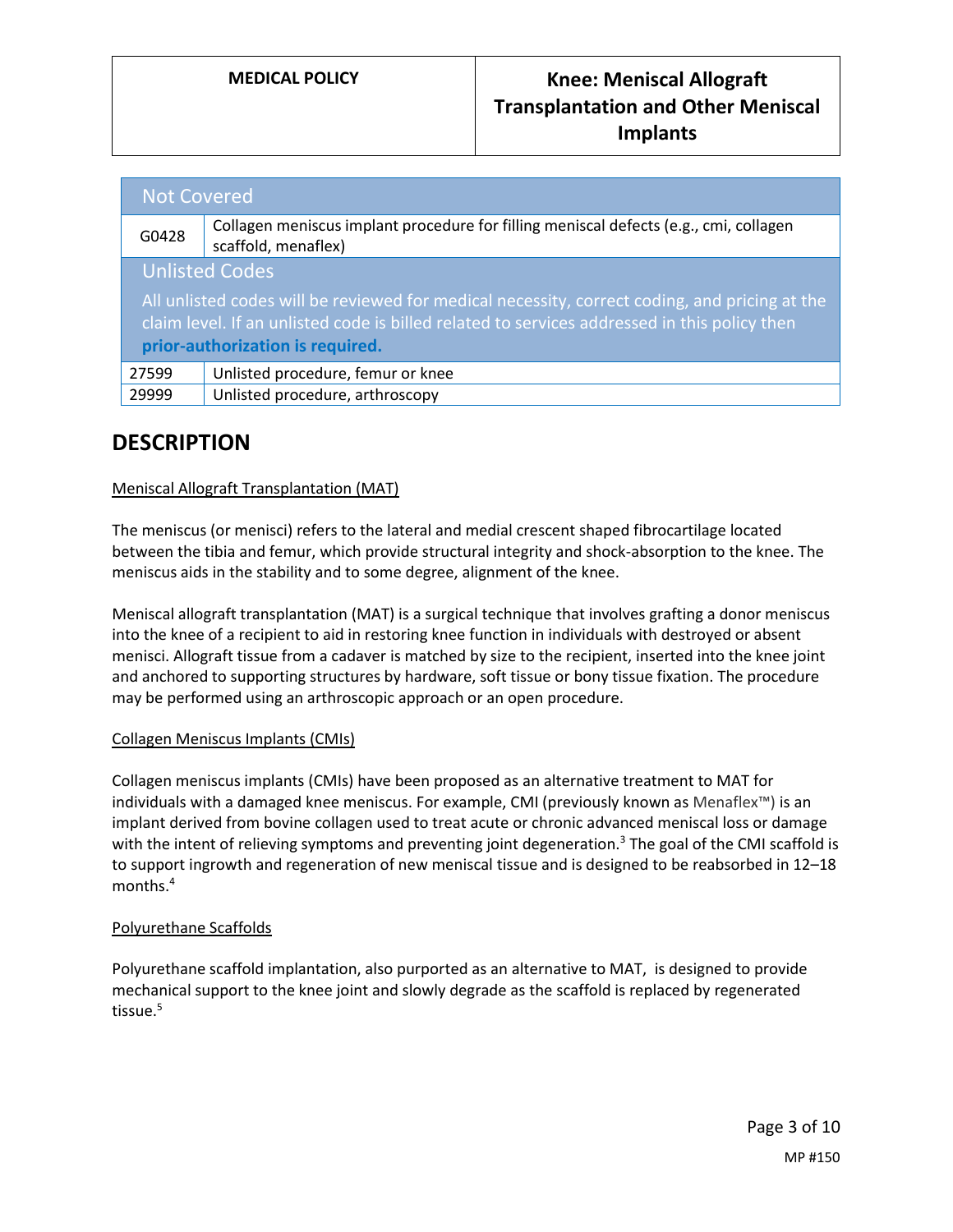## **REVIEW OF EVIDENCE**

A review of the ECRI, Hayes, Cochrane, and PubMed databases was conducted regarding the use of meniscal allografting and meniscal implants as treatments for damaged or degraded menisci. Below is a summary of the available evidence identified through July 2021.

## **Meniscus Allograft Transplantation (MAT)**

Due to the large body of evidence on meniscal allograft transplantation (MAT), the evidence review below focused primarily on recent systematic reviews and RCTs.

## Systematic Reviews

- In 2019, Novaretti and colleagues conducted a systematic review evaluating the long-term survival and outcomes of meniscal allograft transplantation (MAT) at 10-year follow-up.<sup>6</sup> Independent investigators systematically searched the literature through January 2018, identified eligible studies, assessed study quality and extracted data. In total, 11 studies evaluating 658 patients were included for review. Mean survivorship rates were 73.5% at 10-year and 60.3% at 15-year follow-up, with 2 studies reporting 19- and 24-year survivorship of 50% and 15.1%, respectively. Postoperative Knee injury and Osteoarthritis Outcome Score subset scores were as follows: Pain: 61.6 to 76.3; Symptoms: 57.9 to 61.8; Function in Daily Living: 68.5 to 79.9; Sport and Recreation: 33.9 to 49.3; Quality of Life: 37.3 to 45.9. Postoperative International Knee Documentation Committee scores ranged from 46 to 77. Limitations included the lack of high-quality evidence and the small sample sizes for several studies included for review. On the basis of level IV evidence, investigators concluded that MAT can yield good long-term survivorship rates at long-term follow-up, with functional outcomes of "fair" and "improved" when compared with preoperative scores.
- In 2019, Lee and colleagues conducted a systematic review and meta-analysis evaluating clinical outcomes of MAT with or without other procedures.<sup>7</sup> Independent investigators systematically searched the literature through January 2018, identified eligible studies, assessed study quality, extracted data and pooled results. In total, 24 studies were included for review. No significant differences in Lysholm scores (95% CI, –5.92 to 1.55; P = .25), Tegner activity scores (95% CI, –0.54 to 0.22; P = .41), International Knee Documentation Committee subjective scores (95% CI, –5.67 to 3.37; P = .62), and visual analog scale scores (95% CI, –0.15 to 0.94; P = .16) were observed between isolated MAT and combined MAT. Most studies reported no significant difference for patientreported outcomes between the 2 groups. Results for survivorship and failure rates were mixed. Four studies reported that additional procedures did not affect MAT failure or survivorship. However, 3 studies reported that ligament surgery, realignment osteotomy, and osteochondral autograft transfer were risk factors of failure. Investigators concluded that there appears to be no significant difference between postoperative PROs in terms of isolated MAT and combined MAT, yet called for additional research to validate the clinical outcomes of MAT. No conclusions regarding differences in complication, reoperation and survivorship could be drawn between the two groups.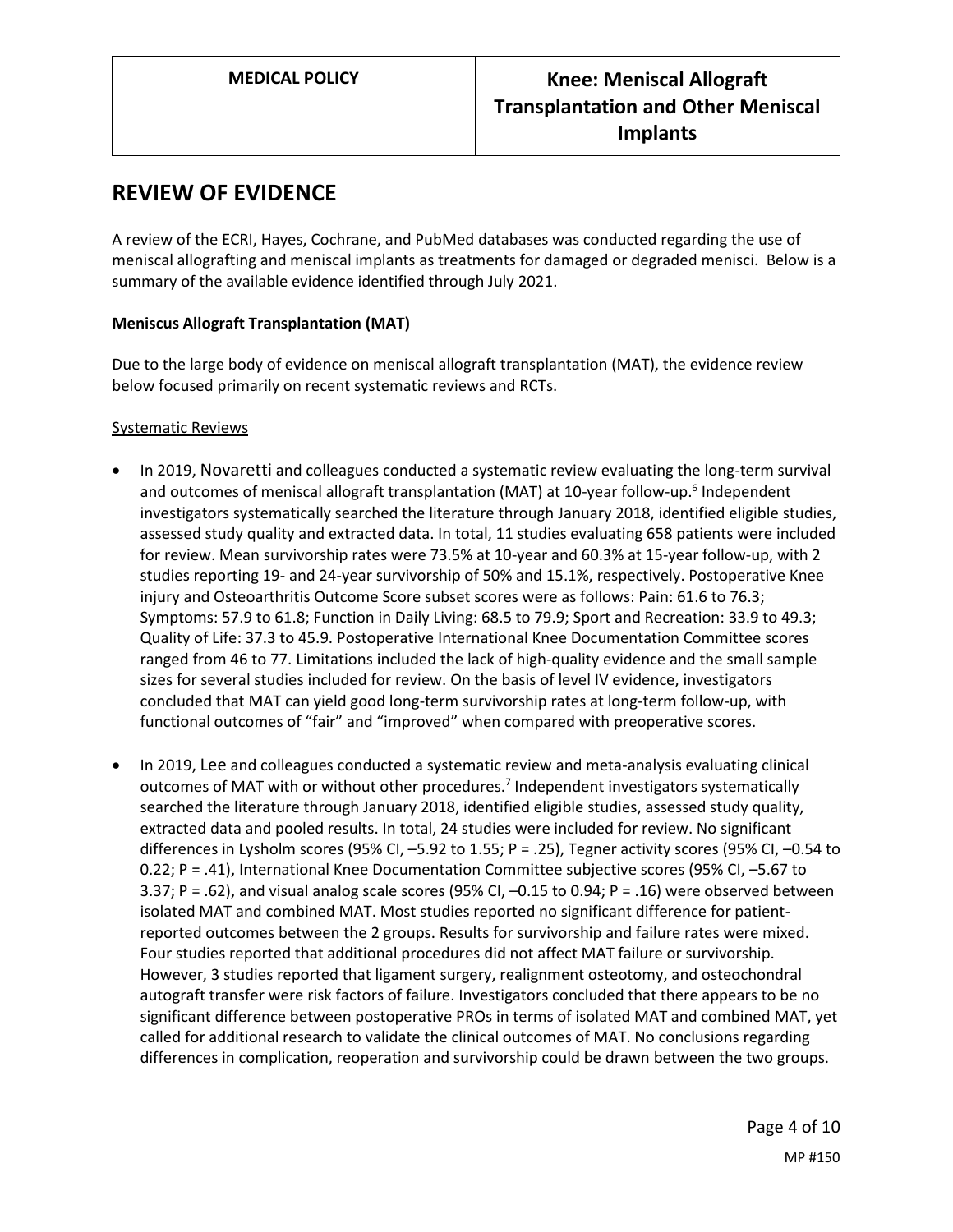Additional systematic reviews reported improvements in patients' progression of osteoarthritis, functional outcomes, quality of life and survivorship at long-term follow-up, despite noting a lack of high-quality evidence available for review. 8-10

## Randomized Controlled Trials (RCTs)

No RCTs evaluating the efficacy of MAT were identified after the publication of the systematic reviews described above.

#### **Meniscus Implants**

#### Systematic Reviews

• In 2017 (updated 2019; archived 2020), Hayes published a systematic review that evaluated the efficacy of the collagen meniscal implant (CMI) Menaflex for meniscal repair, including eight clinical studies, two of which were RCTs. $^3$  Seven of the eight studies were considered to be of poor- to very poor quality. Evidence from the included comparative studies in patients with medial meniscus repair with CMI did not clearly demonstrate that outcomes were significantly better with medial CMI than other surgical techniques. No comparative studies were identified that used CMI for lateral meniscus repair. Overall there was a lack of comparative data between CMI and any given procedure or with control groups.

Limitations of individual studies included one or more of the following:

- small sample size
- differences in duration of follow-up within the study
- lack of blinding/masking
- retrospective design
- incomplete reporting
- differences in characteristics and attrition between treatment and control groups (comparative studies only)
- inconsistent findings in comparisons with partial meniscectomy
- In 2018, Houck et al., published the results of a systematic review of clinical outcomes following CMI (Menaflex) or polyurethane meniscal scaffold (Actifit) implantation, including 19 studies (N=658 patients [347 Actifit, 311 CMI]).<sup>11</sup> Seventeen of the 19 studies included were case series, which ranged from 8-54 patients. The two comparative studies included evaluated CMI and were also included in the Hayes review above. Treatment failure occurred in 9.9% of patients receiving the Actifit scaffold (mean follow-up of 40 months) and 6.7% of patients receiving CMI (mean follow-up of 44 months). Although the review concluded that "patients undergoing meniscal scaffold implantation with either CMI or Actifit scaffold can both be expected to experience improvement in clinical outcomes when used in association with concomitant procedures such as anterior cruciate ligament reconstruction and high tibial osteotomy", the paucity of studies comparing either implant to other conventional treatments warrants caution.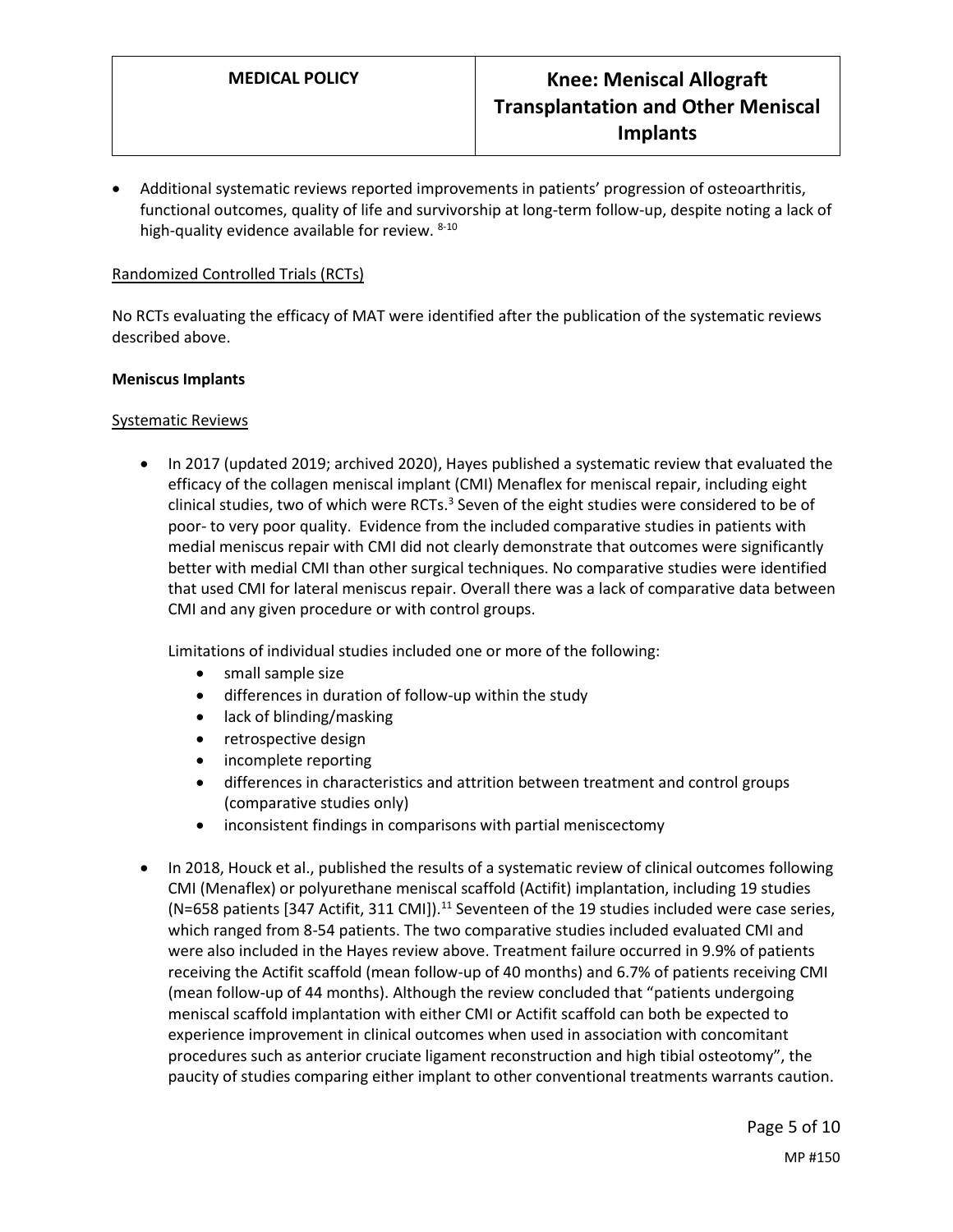This review cited the same limitations of the individual studies as the Hayes review above. In addition, the following limitations were indicated:

- considerable differences in preoperative VAS scores between the implants, making it difficult to compare.
- failure rate ranged from 0 to 31.8% and treatment failure definitions differed between studies.
- not all studies for each implant type evaluated patients using the same outcome measures, and therefore sample sizes were limited for certain outcomes.
- minimum and maximum follow-up of patients was not defined in many of the included studies.

## Randomized Controlled Trials

Only two randomized controlled trials (RCTs) for procedures using collagen meniscal implants (CMIs) have been identified and included in the systematic reviews above. The largest RCT identified was published in 2008 by Rodkey et al. and evaluated CMIs in two groups of patients: those with prior meniscal surgery (chronic group, n=157)) and those with no prior surgery (acute group, n=154).<sup>4</sup> Each of these groups was randomized to receive either treatment with a CMI or a partial meniscectomy only. Mean follow-up was 59 months (range: 16 - 92 months). In the chronic group, participants who received the collagen implant regained a significantly higher degree of pre-surgery activity and underwent significantly fewer reoperations than did the controls. However, no significant differences were reported between the two treatment groups in the acute arm of the study. In addition, post-operative pain scores, Lysholm scores, and patient self-assessment scores were similar in all groups, regardless of treatment or chronicity. This indicates a lack of superiority over conventional procedures such as partial meniscectomy. Additional limitations of this trial included:

- lack of long-term follow-up in all patients (duration of follow-up was less than two years for 5.5% of patients)
- lack of blinding, which could lead to patient reporting bias
- postoperative rehabilitation protocols were very different between the CMI and control groups
- control patients did not have a follow-up arthroscopy to confirm that they had not regenerated competent meniscal tissue
- possible recall bias (overestimation) in the scoring of preinjury activity levels
- there was unsuitably high radiograph variability in the views and techniques used at the 16 different study sites that the consulting radiologist was unable to make any definitive statements

No additional RCTs evaluating CMI have been identified since the publications of the systematic reviews above. No RCTS were identified that

#### Nonrandomized Studies

The following study was identified that was not included in either of the systematic reviews above. In 2016, Waterman et al. published the results of a cohort study in which 230 active duty military personnel underwent treatment with CMI.<sup>12</sup> Fifty-one complications occurred in 46 patients (21.1%)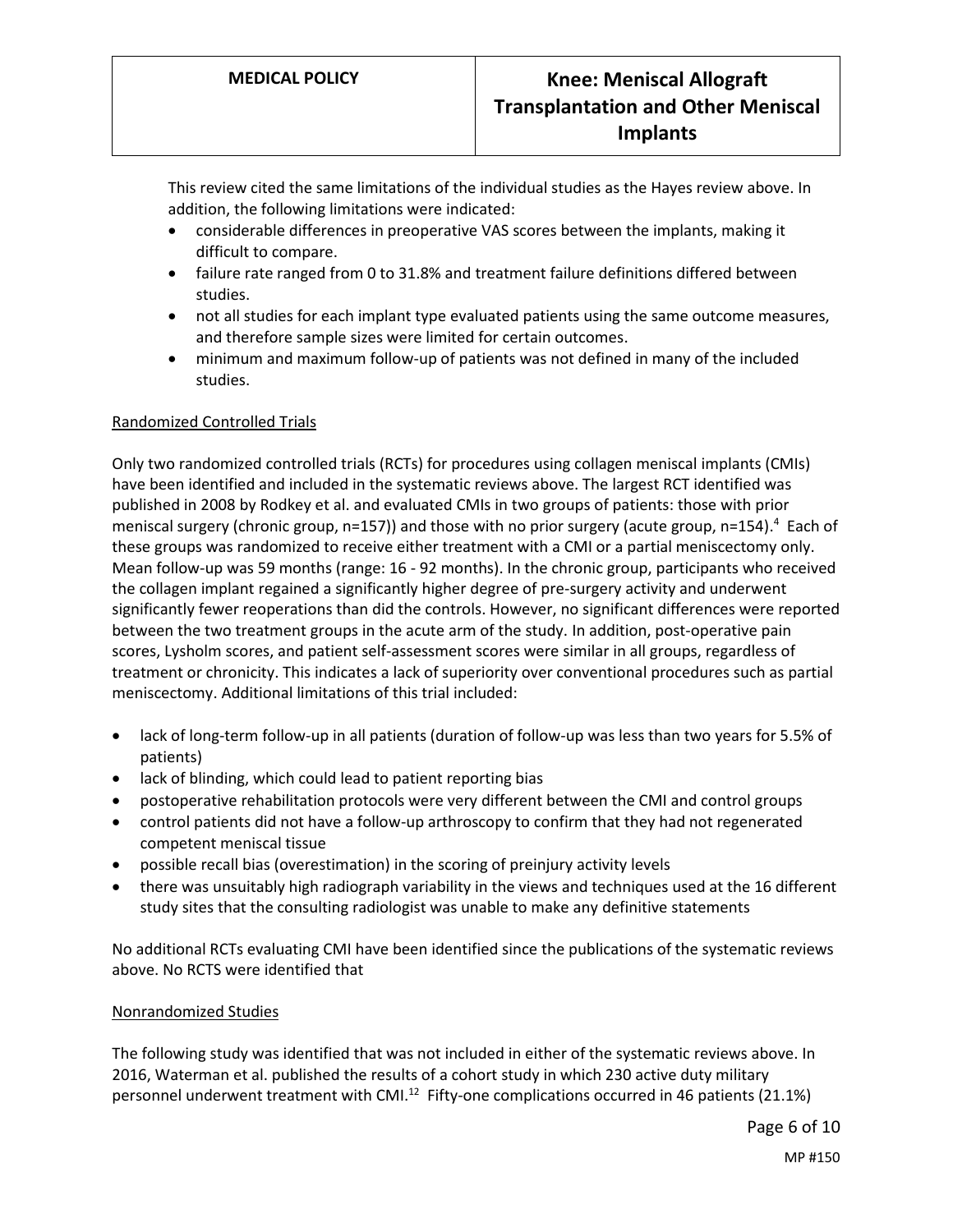and 50 patients (22%) ultimately underwent knee-related military discharge at a mean of 2.5 years post-CMI. The authors concluded that while there were low reoperation and revision rates, an unsuitably high number of patients who received implants were unable to return to military duty due to persistent knee problems.

# **CLINICAL PRACTICE GUIDELINES**

## Meniscus Implants

*National Institute for Health and Care Excellence (NICE)* 

The 2012 NICE guidance on the use of biodegradable scaffolds, including implants containing collagen or polyurethane, for partial replacement of the meniscus, stated the following:<sup>13</sup>

"Current evidence on partial replacement of the meniscus of the knee using a biodegradable scaffold raises no major safety concerns. Evidence for any advantage of the procedure over standard surgery, for symptom relief in the short term, or for any reduction in further operations in the long term, is limited in quantity. Therefore, this procedure should only be used with special arrangements for clinical governance, consent and audit or research.

NICE encourages further research and data collection on partial replacement of the meniscus of the knee using a biodegradable scaffold."

# <span id="page-6-0"></span>**CENTERS FOR MEDICARE & MEDICAID**

As of 8/12/2021, the following Centers for Medicare & Medicaid (CMS) coverage guidance was identified which addresses collagen meniscus implants for the treatment of meniscal injury/tear:

National Coverage Determination (NCD) for Collagen Meniscus Implant (150.12)<sup>14</sup>

This NCD states:

"the Centers for Medicare & Medicaid Services has determined that the evidence is adequate to conclude that the collagen meniscus implant does not improve health outcomes and, therefore, is not reasonable and necessary for the treatment of meniscal injury/tear under section 1862(a)(1)(A) of the Social Security Act. Thus, the collagen meniscus implant is non-covered by Medicare."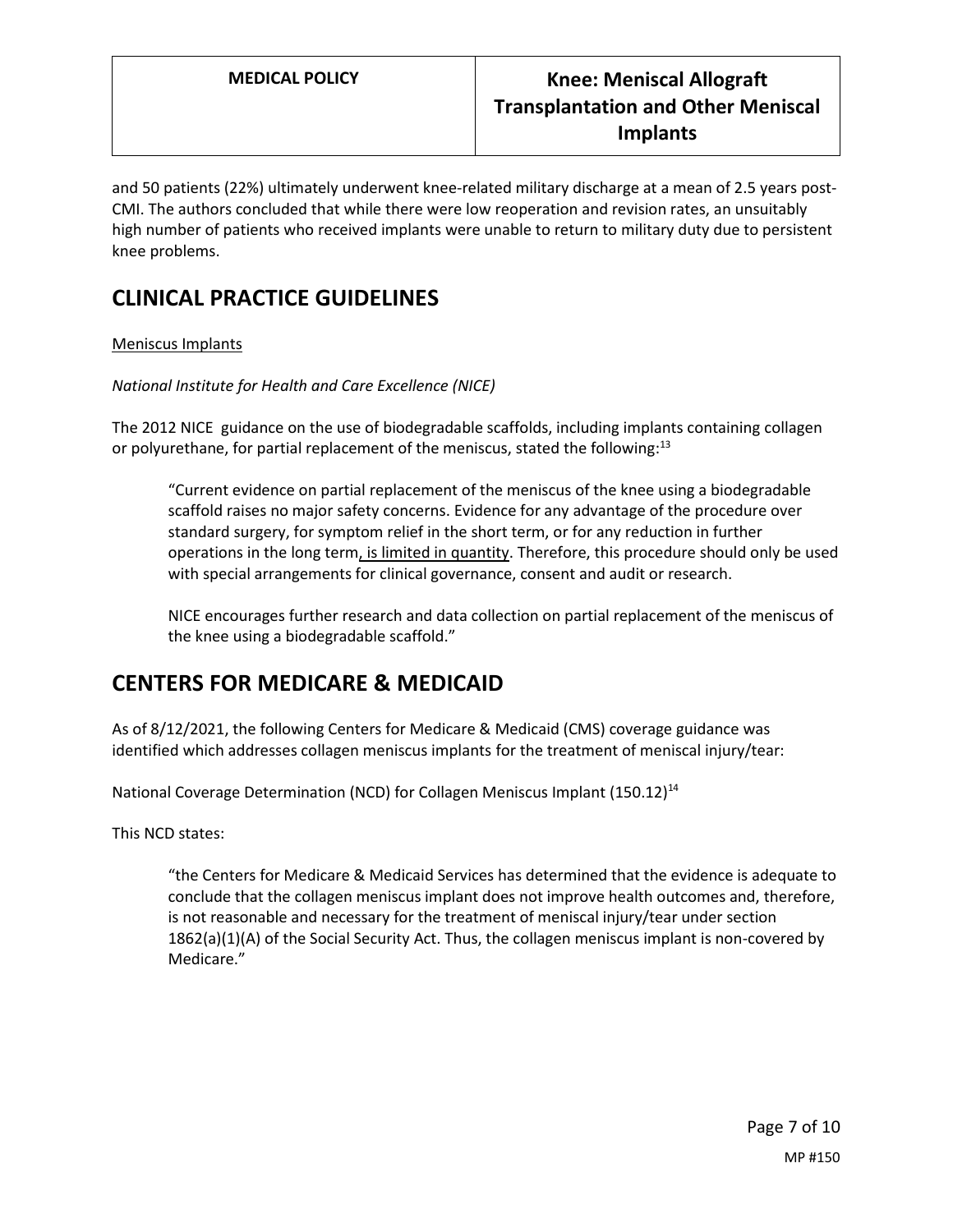## **POLICY SUMMARY**

## Meniscal Allograft Transplantation (MAT)

The body of evidence regarding meniscal allografting of the knee has limitations. However, overall the evidence indicates that this procedure has demonstrated acceptable mid-term benefit in terms of pain reduction and, improved physical function, and successful incorporation of the graft into the knee. Several long-term studies have demonstrated mid- to long-term transplant survival to 10 years or longer, with a survival rate reported over 85% at mid-term (5-10 years) while 52-56% of transplants survived long term (>10 years). Lastly, the literature has consistently emphasized the importance adequate joint stability and alignment, as well as absence of moderate to severe cartilage damage (Outerbridge Grade 3 or 4).

## Meniscal Implants

There is insufficient evidence that collagen or polyurethane meniscus implants improve health outcomes such as reduction of symptoms and restoration of knee function in patients with meniscus injuries or tears. Additional studies with long term follow-up are needed to determine whether implantation of a collagen scaffold is able improve health outcomes such as slowing joint degeneration, delaying the progression of osteoarthritis, and reducing pain for long durations.

## **INSTRUCTIONS FOR USE**

Company Medical Policies serve as guidance for the administration of plan benefits. Medical policies do not constitute medical advice nor a guarantee of coverage. Company Medical Policies are reviewed annually and are based upon published, peer-reviewed scientific evidence and evidence-based clinical practice guidelines that are available as of the last policy update. The Companies reserve the right to determine the application of Medical Policies and make revisions to Medical Policies at any time. Providers will be given at least 60-days notice of policy changes that are restrictive in nature.

The scope and availability of all plan benefits are determined in accordance with the applicable coverage agreement. Any conflict or variance between the terms of the coverage agreement and Company Medical Policy will be resolved in favor of the coverage agreement.

# **REGULATORY STATUS**

## U.S. Food & Drug Administration (FDA)

## *Meniscal Allografts*

The FDA regulates human cells and tissues intended for implantation, transplantation, or infusion through the Center for Biologics Evaluation and Research. Tissues such as meniscal cartilage are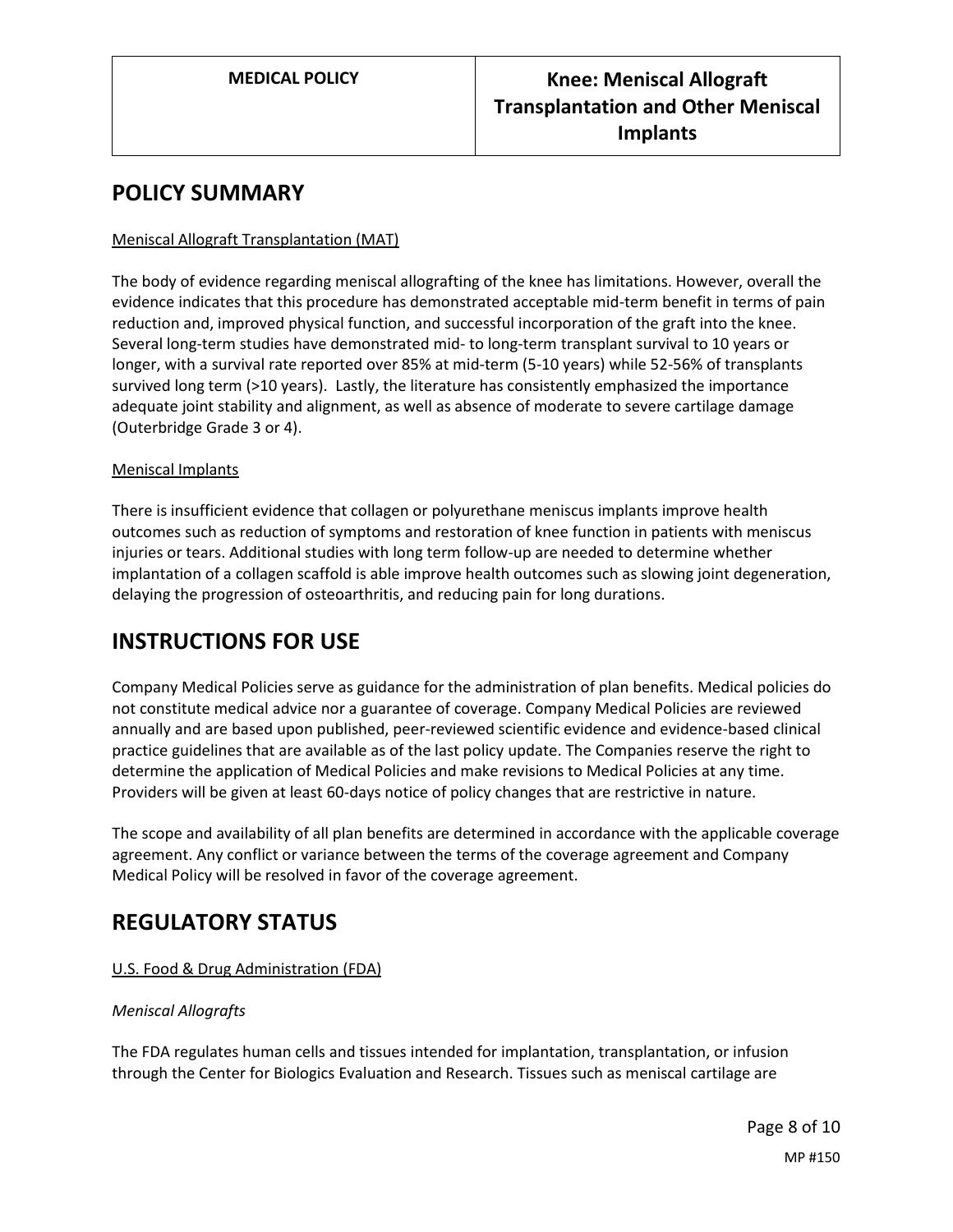included in these regulations. Under these regulations, these tissues are exempt and therefore, do not follow the traditional FDA regulatory pathway.<sup>15</sup>

## *Meniscus Implants*

In 2017, the FDA granted 510(k) clearance for the Collagen Meniscus Implant XL (CMI XL) (Ivy Sports Medicine, LLC). Collagen Meniscus Implant XL is "intended for use in surgical procedures for the reinforcement and repair of soft tissue injuries of the medial meniscus. In repairing and reinforcing medial meniscal defects, the patient must have an intact meniscal rim and anterior and posterior horns for attachment of the mesh. In addition, the surgically prepared site for the CMI must extend at least into the red/white zone of the meniscus to provide sufficient vascularization."<sup>16</sup>

No polyurethane meniscus implant (PMI) has FDA approval or is available in the U.S. for marketing; this includes the Actifit® biodegradable meniscus polyurethane scaffold (Saratoga Partners, LLC formerly known as Orteq Sports Medicine Ltd.).

#### Mental Health Parity Statement

Coverage decisions are made on the basis of individualized determinations of medical necessity and the experimental or investigational character of the treatment in the individual case. In cases where medical necessity is not established by policy for specific treatment modalities, evidence not previously considered regarding the efficacy of the modality that is presented shall be given consideration to determine if the policy represents current standards of care.

## **REFERENCES**

- 1. Outerbridge R. The etiology of chondromalacia patellae. *The Journal of bone and joint surgery British volume.* 1961;43(4):752-757[.https://online.boneandjoint.org.uk/doi/pdf/10.1302/0301-](https://online.boneandjoint.org.uk/doi/pdf/10.1302/0301-620x.43b4.752) [620x.43b4.752.](https://online.boneandjoint.org.uk/doi/pdf/10.1302/0301-620x.43b4.752)
- 2. Curl WW, Krome J, Gordon ES, Rushing J, Smith BP, Poehling GG. Cartilage injuries: a review of 31,516 knee arthroscopies. *Arthroscopy : the journal of arthroscopic & related surgery : official publication of the Arthroscopy Association of North America and the International Arthroscopy Association.* 1997;13(4):456-460[.https://ac.els-cdn.com/S0749806397901249/1-s2.0-](https://ac.els-cdn.com/S0749806397901249/1-s2.0-S0749806397901249-main.pdf?_tid=d48877f2-3566-4db0-8f1d-028cc23adb80&acdnat=1540929718_d2415a66dab0509adb763781ed3bfaee) S0749806397901249-main.pdf? tid=d48877f2-3566-4db0-8f1d-[028cc23adb80&acdnat=1540929718\\_d2415a66dab0509adb763781ed3bfaee.](https://ac.els-cdn.com/S0749806397901249/1-s2.0-S0749806397901249-main.pdf?_tid=d48877f2-3566-4db0-8f1d-028cc23adb80&acdnat=1540929718_d2415a66dab0509adb763781ed3bfaee)
- 3. Hayes Inc. Collagen Meniscus Implant (CMI) (Menaflex; Ivy Sports Medicine LLC) For Meniscal Repair. [https://evidence.hayesinc.com/report/htb.collagen1954.](https://evidence.hayesinc.com/report/htb.collagen1954) Published 2017 (updated 2019; archived 2020). Accessed 8/11/2021.
- 4. Rodkey WG, DeHaven KE, Montgomery WH, 3rd, et al. Comparison of the collagen meniscus implant with partial meniscectomy. A prospective randomized trial. *J Bone Joint Surg Am.*  2008;90(7):1413-1426[.https://www.ncbi.nlm.nih.gov/pubmed/18594088.](https://www.ncbi.nlm.nih.gov/pubmed/18594088)
- 5. Verdonk R, Verdonk P, Huysse W, Forsyth R, Heinrichs EL. Tissue ingrowth after implantation of a novel, biodegradable polyurethane scaffold for treatment of partial meniscal lesions. *Am J Sports Med.* 2011;39(4):774-782[.https://www.ncbi.nlm.nih.gov/pubmed/21383084.](https://www.ncbi.nlm.nih.gov/pubmed/21383084)